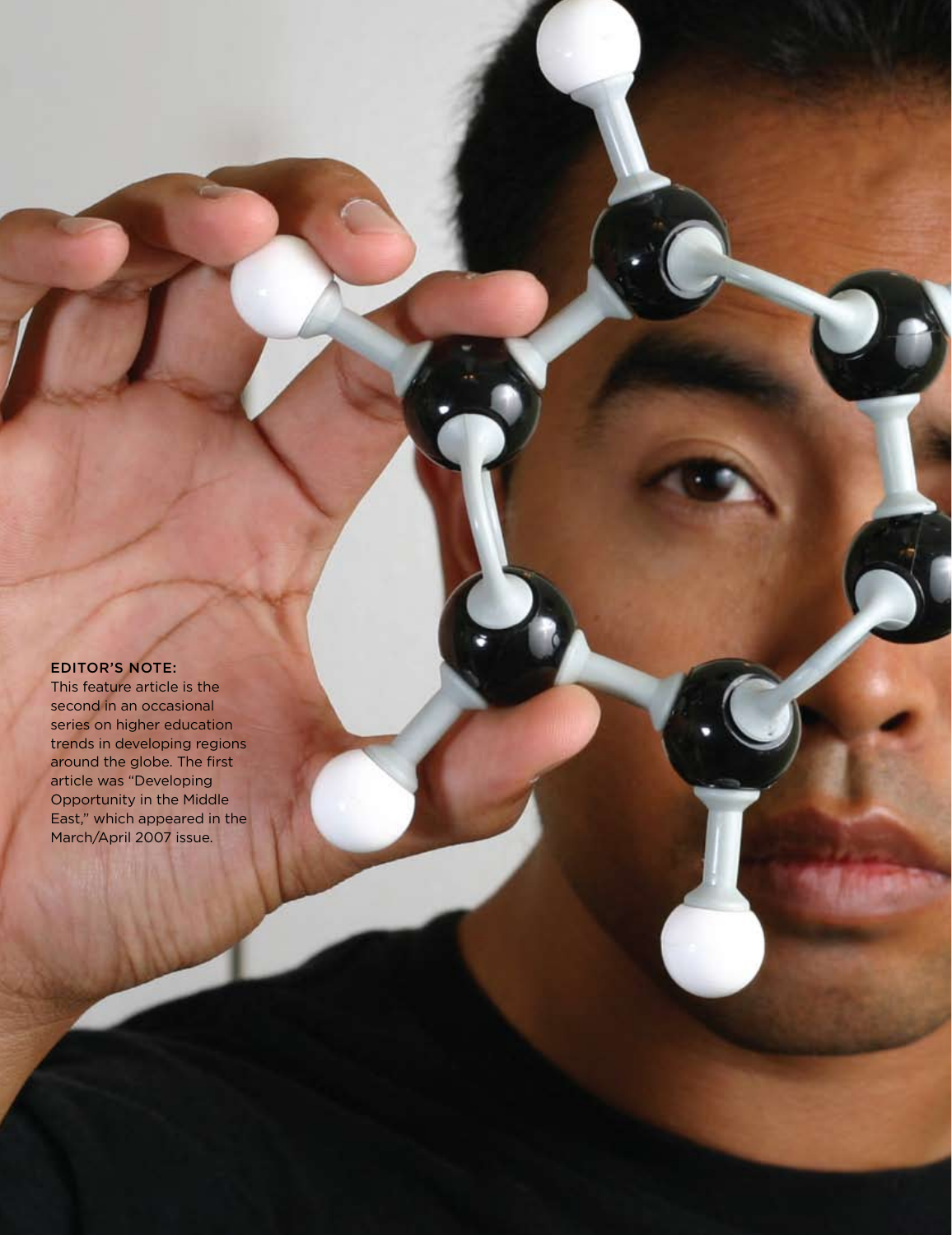

# Where the Students Are in East Asia

By Kyna Rubin

S ANYONE WHO READS A NEWSPAPER, goes to the movies, or talks to U.S. college students knows, Asia is hot. Asian students continue to fan their way across U.S. campuses while goes to the movies, or talks to U.S. college students knows, Asia is hot. Asian students American students are taking on Asian languages demand for Chinese instruction is astronomical—and flying eastward as never before. In 2005–2006, East Asian nations and India (which, with 76,500 students in this country, remains the top sender) together made up almost half of the 565,000 foreign students in the United States. Outward bound, nearly 35 percent more U.S. students headed for China and 11 percent more for Japan in 2004–2005 than did so the previous year. In absolute numbers, almost as many of them went to China as to Germany, reflecting young people's burgeoning interest in Asia's powerhouse. U.S. students studying Chinese has skyrocketed: according to the Asia Society, between 1998 and 2002 the number of college students studying Chinese rose 20 percent and increasingly, high schools across the nation are offering Chinese language courses. The East's growing global importance has pushed study of it well within the U.S. academic mainstream, not a place it occupied a generation ago.

With changing demographics and in many countries, booming economies, Asian students have greater mobility in where to study while universities are increasing recruiting today these forces are changing the landscape of higher education in East Asia.

JUL.+AUG.07 INTERNATIONAL EDUCATOR JUL.+AUG.07 INTERNATIONAL Educator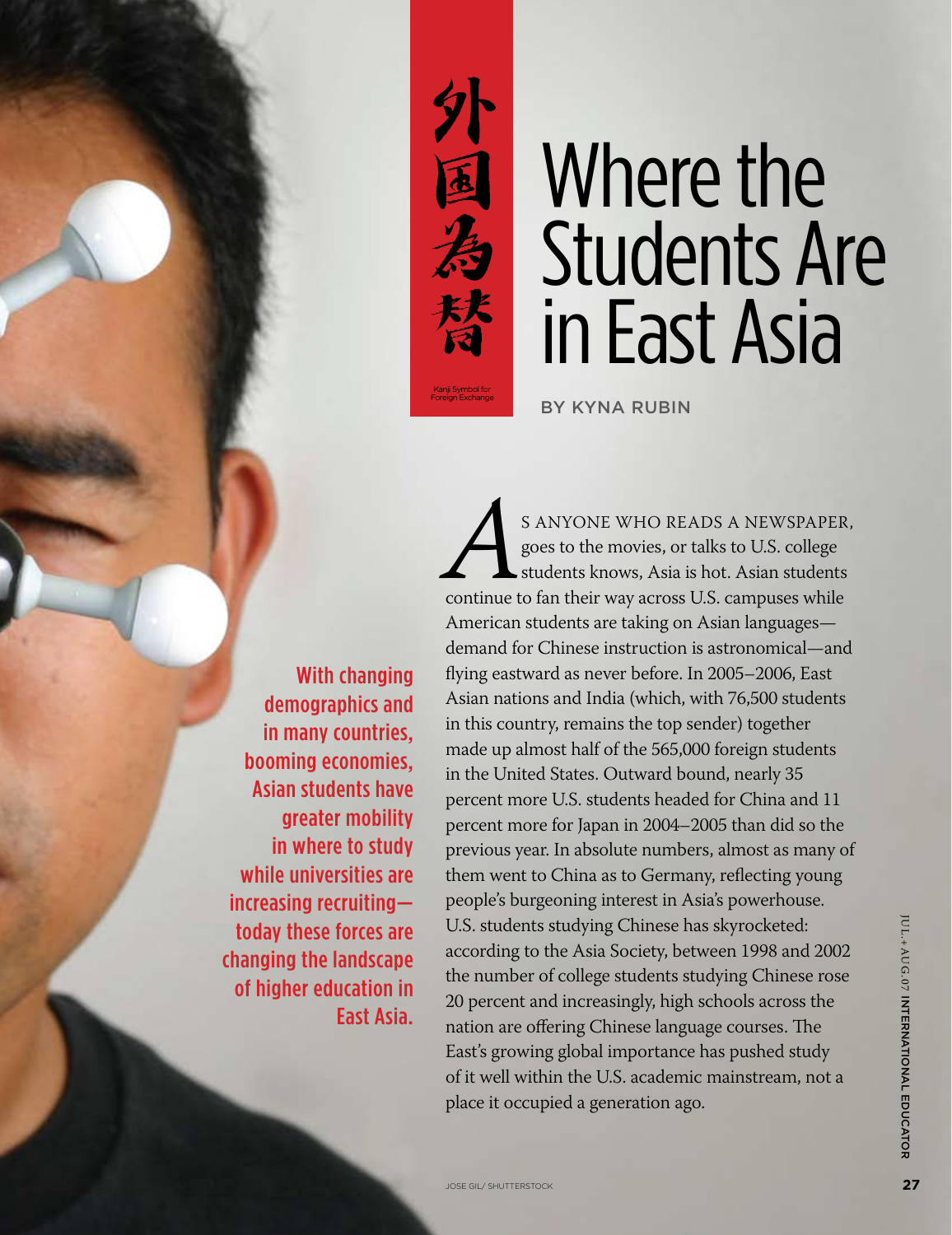### **Inside Asia**

While U.S. universities look forward to a return to increases in PRC (People's Republic of China) students (a resurgence in Japanese students seems unlikely in the near future), the main game for China, numbers-wise, is within East Asia, where links between Chinese higher education institutions and their counterparts in East and Southeast Asia abound. On campuses in China, Japan, and South Korea between half to three-quarters of foreign students come from the other two neighboring countries. China is especially assertive about playing a larger role in international education. Between 2004 and 2005, its foreign student population surged by 21 percent to 141,000 (the goal is 300,000 by 2020). An example of regional marketing practices: As early 海

as 2003, seventeen Chinese universities in Jiangsu Province banded together to travel to Vietnam, Singapore, and Malaysia to forge student exchanges. Hong Kong, attempting to attract brainpower from all over China in the way that Shanghai has been doing for decades, has set aside 10 percent of university slots—and scholarships funded in part by local business tycoons—for mainland students. The former British colony, part of China since 1997, is often viewed by PRC parents as a transitional destination for their children who, once there, sometimes transfer to a U.S. university.

All of these student flow trends occur within the context of individual domestic developments in East Asian nations. However, questions about whether rigid national college entrance exams and pedagogical practices, hallmarks of traditional Asian education, can produce creative twenty-first century thinkers continue to permeate debate about higher education across East Asia. Those concerns form the backdrop for two key challenges facing Asia's universities: maintaining or enhancing education quality, and making universities more accountable to a public increasingly paying out of pocket for college.

#### **China's Explosive Expansion**

In 2005 China's universities enrolled almost five times the number of new students they had in 1998, bringing the total roll count to 23 million. The rapid broadening of educational opportunities reflects China's focus on higher education as a priority in national development. The expansion, initiated by the government in 1999, has been a godsend for growing numbers of well-off Chinese parents desperate for their children to secure a college education in a country where demand has long outpaced supply and a rigorous national entrance exam has excluded many youth from college. China's college-enrollment rate is now at a very respectable 20 percent; the goal is to reach 50 percent (per Japan and Korea) by 2050. While recently providing mass education, since the late 1990s the government has also heavily invested in upgrading to international standards a select subset of its best universities. Taken together these changes are helping to keep more of the country's students at home. Spiffy lab facilities and the presence of greater numbers of Western-trained Ph.D. faculty

members (lured back with higher salaries that permit a comfortable lifestyle) are among the upgrades. So, too, is the proliferation of joint Chinese-foreign university programs—167 such programs existed in 2004—where PRC students can earn a foreign degree while remaining in China most of the time. These offer a practical way for students to internationalize without spending a fortune to study abroad. Such programs also expose participating Chinese faculty to foreign program content without leaving home.

The foreign-educated academics returning to teach in China fit into larger university personnel reforms. These reforms began four or five years ago, according to Kathryn Mohrman, the Washington, D.C.-based executive

director of the Hopkins Nanjing Center, when universities started to change policies to attract new blood. Since 1949, universities had largely drawn from their own graduates to fill faculty slots, creating ingrown institutional cultures exacerbated by a workforce immobilized by a rigid government job-assignment system. That system is now largely dismantled. Over the last several years, Peking University had pursued hiring reforms with such fervor, says Mohrman—firing faculty, making them re-compete for their positions based on merit rather than seniority, hiring newly returned Ph.D.s from abroad, instituting tenure—that a negative response forced university leaders to scale back some of the new policies. Putting such changes into place represents an enormous shift in values and is a huge administrative challenge, she notes. Many of China's better universities are quietly making similar changes.

The dramatic swell in college students invariably has also brought challenges related to education quality. Even top-tier schools that have been favored by special funding attention from the state have not been immune to the pressures of such a high-speed expansion. "I don't think that money can necessarily assure absolute quality and that there aren't problems" even at the elite, well-provided-for institutions, says Ruth Hayhoe of the University of Toronto's Ontario Institute for Studies in Education. The government and universities are doing a lot of serious work to create mechanisms to assess quality and upgrade curricula, but "there's been a lot of controversy over whether they expanded too quickly." Hayhoe, who consulted for the World Bank in China in the 1990s, says that the bank had pressured China to expand higher education for years. The government finally took the plunge in 1999 due to social demand and to stimulate economic consumption and construction in the higher education sphere. Universities, now responsible for their own budgets, have on the whole been enthusiastic about the expansion and have taken out big loans for that purpose. The result, she says, has yielded impressive new buildings, whole new campuses in city outskirts, often with a lot of money from local business and a lot of risk-taking by university leaders. It's all happening so fast, adds Hayhoe, that it's difficult to make a substantial assessment about institutional quality across the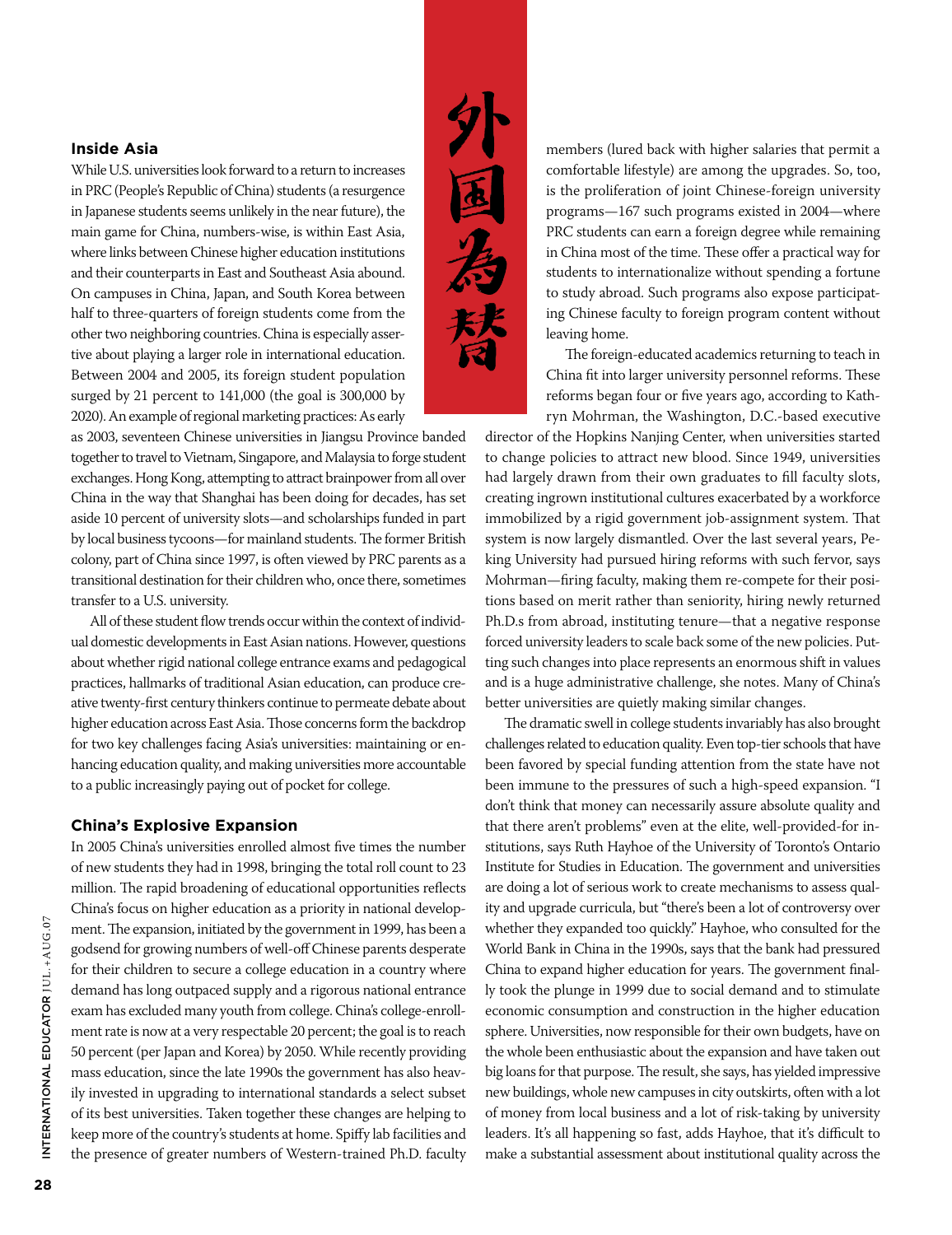

entrance exam or score too low on it to enter the top public institutions. Second-tier colleges have been set up under the aegis of some prestigious universities to generate income by capitalizing on parents' craze for brand-name universities. The way it works is that universities have a fixed quota of students they accept through the examination process. Through second-tier colleges, universities enroll a large number of extra students who enter with lower exam marks but who are willing to pay higher tuition fees for the university's name on their diploma. These documents may say Huazhong University of Science and Technology on them, but "secondtier college" appears as well, making it clear to potential employers that such graduates paid rather than tested their way into the school. In the context of a tight job market for college graduates, this situation has made students question the worth of these diplomas.

Competing with the quasi-publicbut-in-fact-private second-tier colleges for the "mass" students are an estimated 1,200 private universities that charge similarly high fees but lack the same name recognition of longstanding public universities. With some exceptions, many of the private universities have a reputation for poor quality and weak job placement for graduates compared with the public universities. They accept almost all paying applicants, who enter these schools at the bottom quartile of students sitting for the entrance exam. Typical course offerings focus on trade, computer sci-

country. A survey that she and a University of Toronto team will conduct will canvas students in 12 universities (nine public and three private) on their views about teaching quality and other shifts during China's move to mass higher education.

### **Private Sector Stepping Up to the Plate**

One byproduct of the move to mass higher education has been the creation of so-called "second-tier colleges" alongside the growth of private universities, which have been around for about 15 years but have proliferated since 1999. The two types of institutions compete for students who don't pass the rigorous national university

ence, accounting, and foreign languages. Only about 15 to 20 private universities have received government approval to offer degrees, according to Hayhoe. "The government wants the private universities to play the role of lower level technical training and certificates," she says, preparing people for the local market without necessarily becoming full-fledged degree-granting institutions. She believes that government strictness about recognizing private schools is warranted, as the private for-profit higher education world is not very well regulated, resulting in a certain degree of profiteering, exploitation, and questionable quality. On the other hand, some highly reputable private universities have existed for several years now.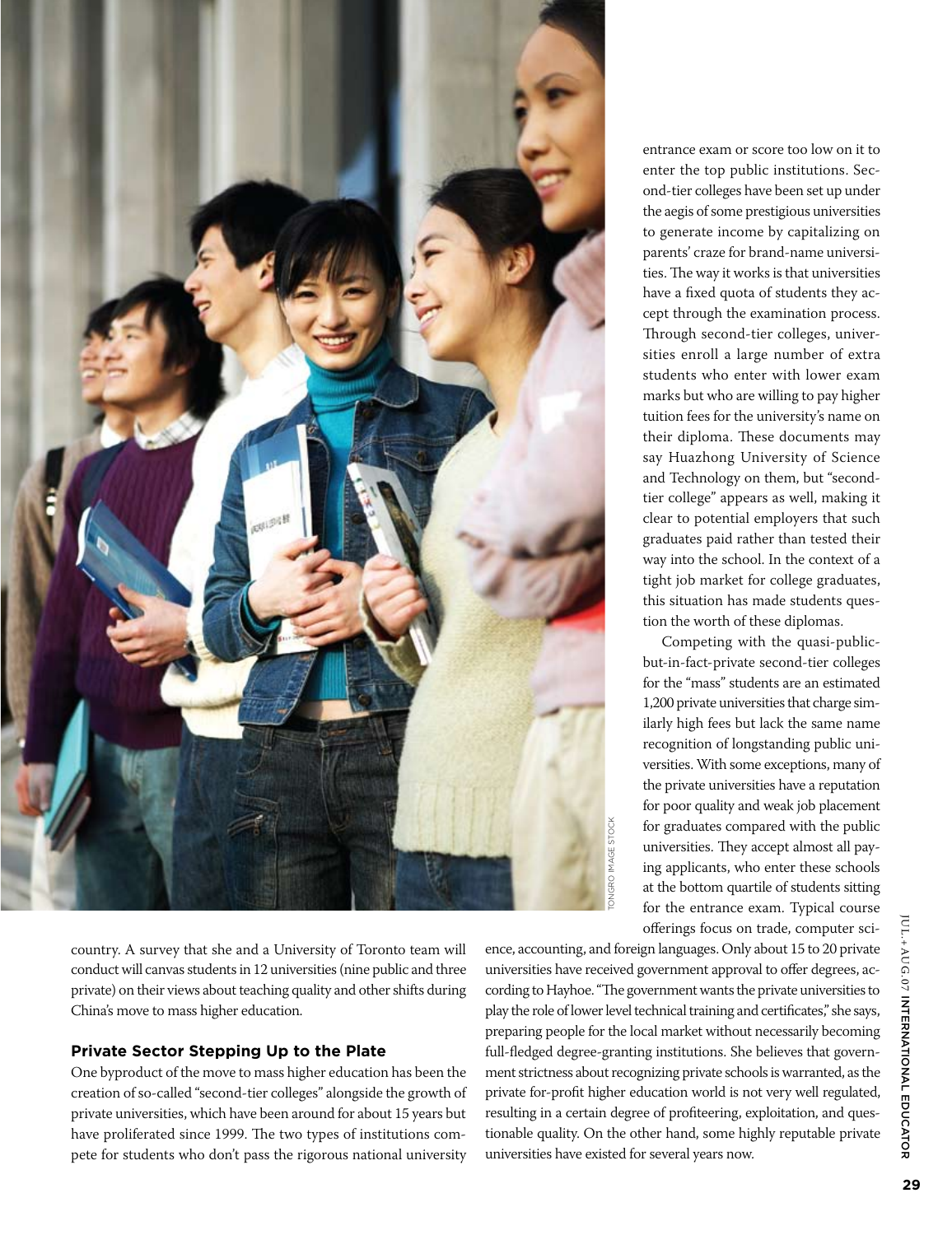

Laurence Gough/ shutterstock

Alinta T. Giuca/ shutterstock

ALINTA T. GIUCA/ SHUTTERSTOCK

According to Hayhoe, about 10 percent of China's students attend private universities and another 10 percent or so attend second-tier colleges, while the rest fall within the full public system quotas. China has a long tradition of excellent private education, she says. She predicts that the private university sector could be "quite promising" if the government were to give it a fair chance by creating for it a proper regulatory and legal framework.

It is noteworthy that in spring 2006 China's State Council put an official end to the higher education expansion it set into motion seven years earlier. The government's eleventh five-year plan (2006–2010) for education lists "improving teaching quality" as a goal. According to China's *Xinhuanet*, though the expansion has allowed for more college entrants, universities still engage in outdated teaching methods, receive insufficient state funding, and produce a surplus number of graduates "scrambling for jobs." In January 2007 Deputy Minister of Education Yuan Guiren announced that the nation's 5 percent jump in 2007 university enrollment quotas will mostly go to China's underdeveloped western regions.

This is good news as another education problem is diminished equity of opportunity. University tuition hikes fueled by sparse state subsidies and the need to generate revenue for recent expansions have put college out of range for poor and rural youth. Suicides among peasants ashamed they cannot afford to send their children

to college surge in July after college entrance exam scores are released, according to one report. The Ministry of Education has a loan program through China's banks to help such families, and some universities offer their own scholarships for small numbers of promising young people. But the loan system is inadequate and, in reality, few economically disadvantaged students have access to college. Also, according to Hayhoe, China's entrance exam is geographically unfair. Test takers from certain cities and areas can enter universities with lower scores than can their counterparts from other parts of the country. Critics within the educational community also complain that the exam produces bookworms rather than creative thinkers. How China responds to unequal access to education as well as to a "rising accountability mentality" among students and parents concerned about the quality of education they are paying for are two of China's biggest challenges, says Hayhoe.

While wrestling with high-speed higher education growth, China is also rising fast as a study destination. Japan and South Korea lament the large imbalance between the droves of students flowing outward to study abroad and the relative trickle of Western students heading for Japanese and Korean campuses. In contrast, China's inward-outward flows are in closer balance, driven by the increase in international students going to China in the last decade. Between 1978 and 2005, 933,000 Chinese citizens studied abroad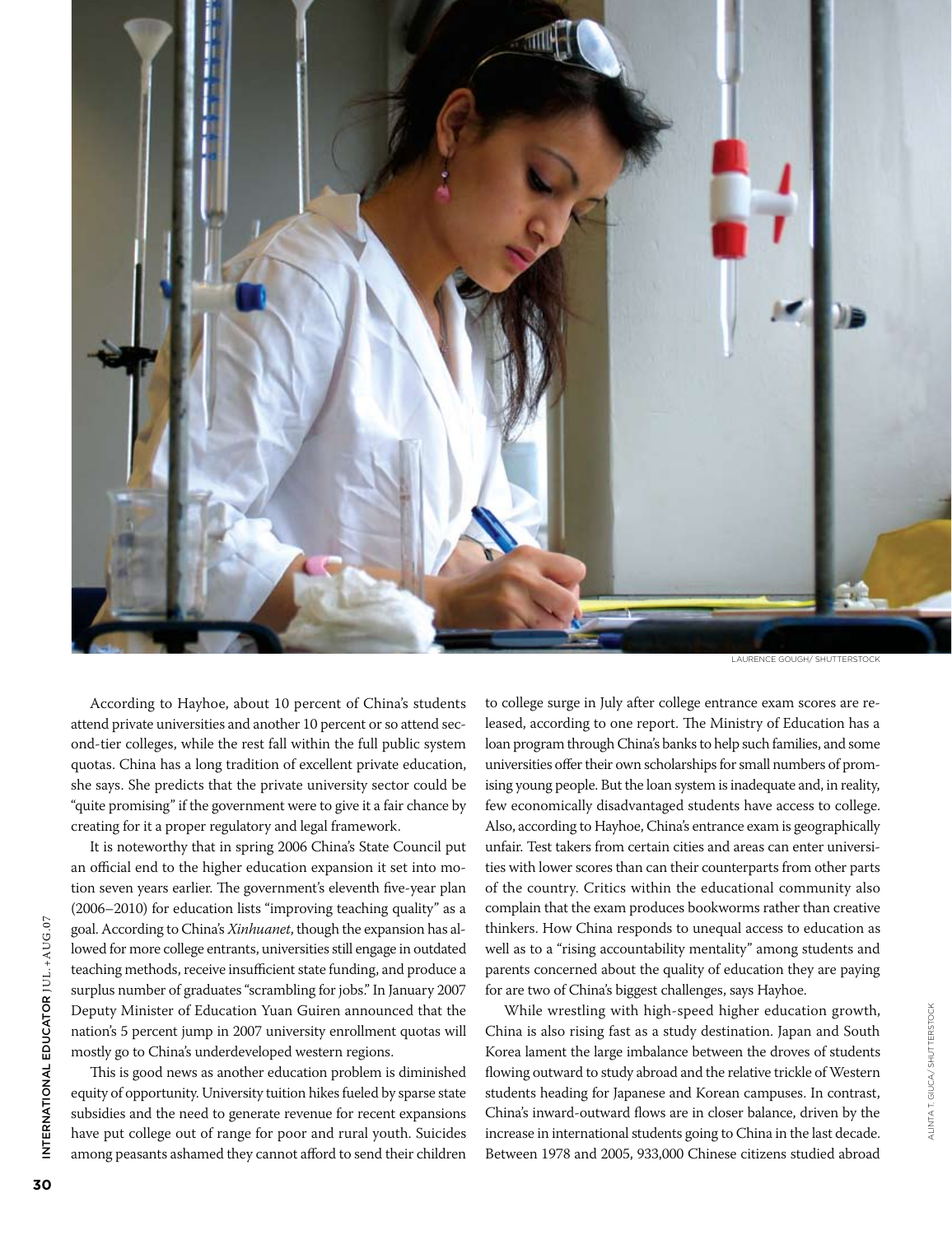and 871,000 foreign students studied in China. In 2005 China's 141,000 international students made it the sixth most attractive study destination after the United States, United Kingdom, Germany, France, and Australia. Most of these students are self-sponsored and from Asia. Interestingly, foreign students are increasingly going for long-term study. Almost a third are studying for degrees, and though three-quarters enroll in Chinese language and culture programs, a significant number are starting to enroll in other fields such as economics and engineering. International students don't yet go to China to learn cutting-edge science, but that could change in the future as Chinese universities and scientists become world-class.

## **Japan's Diminished Demographic Demand**

As in China, demographics and economics have driven changes in Japan's higher education scene, but in Japan demand for college is dwindling rather than swelling. The declining pool of 18-year-olds, a still recovering economy (from the 1990 bubble burst), and university reforms over the last few years have forced many universities, private institutions in particular, to rethink their selection criteria and course offerings to attract a shrinking market.

Almost 80 percent of Japan's 755 universities are private. Private institutions have traditionally been more innovative than the public schools, observes David Satterwhite, executive director of the Fulbright Commission in Japan. The best public and private schools, which include some of Japan's national universities, remain competitive for admissions, he notes. Public institutions are "a little more relaxed about the phenomenon of changing demographics" than are private schools. The less known and less prestigious of



those are reacting with a greater sense of urgency to the drop in demand for their services. Many of those institutions "are just trying to keep

their heads above water," observes June Gordon, associate professor of education at the University of California– Santa Cruz.

Because of changing market conditions, "students who would not have gotten into university before because of their low scores or lack of performance" might now be considered for admission, she says. It's still too early to tell if the lowering of admissions standards by some Japanese universities will negatively affect higher education quality, says Satterwhite. He adds, however, that "academic quality has been on the decline in Japan for a number of years." In

fact, according to Gordon, who is writing a book on education among Japan's immigrant and minority populations, some private universities are starting to alter, some say dilute, their curriculum by, for instance, requiring students to learn fewer *kanji* (the Chinese characters that are used together with Japanese syllabaries). Private schools are also reacting by creating new majors such as one in media studies that includes "career communications, environment, and human relations," an attempt on the part of one university to cover with one stroke all the arenas that Japanese young people are being told they need to understand to be employable, says Gordon. To reach out to new markets, some entrepreneurial university programs are beginning to target life-long learners, "a virtually untapped market," says Satterwhite, to make up for the shortfall in 18-year-olds. This generates revenue for universities like Sophia University, and gives baby boomers a chance to study what really interests them, say, history, rather than what the corporations that typically hired them thirty years ago

> trained them to do (e.g., engineering). It is likely that the less entrepreneurial institutions will not be around in five years, says Satterwhite, due to an inevitable "winnowing out" of less well-placed, less well-managed colleges and universities.

The private sector's response to a shifting market is occurring at the same time that Japan's higher education system is undergoing government-initiated reforms begun more recently than China's, in 2004. The reforms granted independent corporation status to the country's 87 national universities, leaving them in the public sector but permitting them to set their own tuition fees (within government limits). This move was motivated in part, says Satterwhite, by former Prince Minister Koizumi's desire to make government smaller by shifting university personnel off the public employee roster. The reforms also include hiring outside business-type administrators University of Beijing Campus Entrance **the schools**, and forcing consolidations of the schools, and forcing consolidations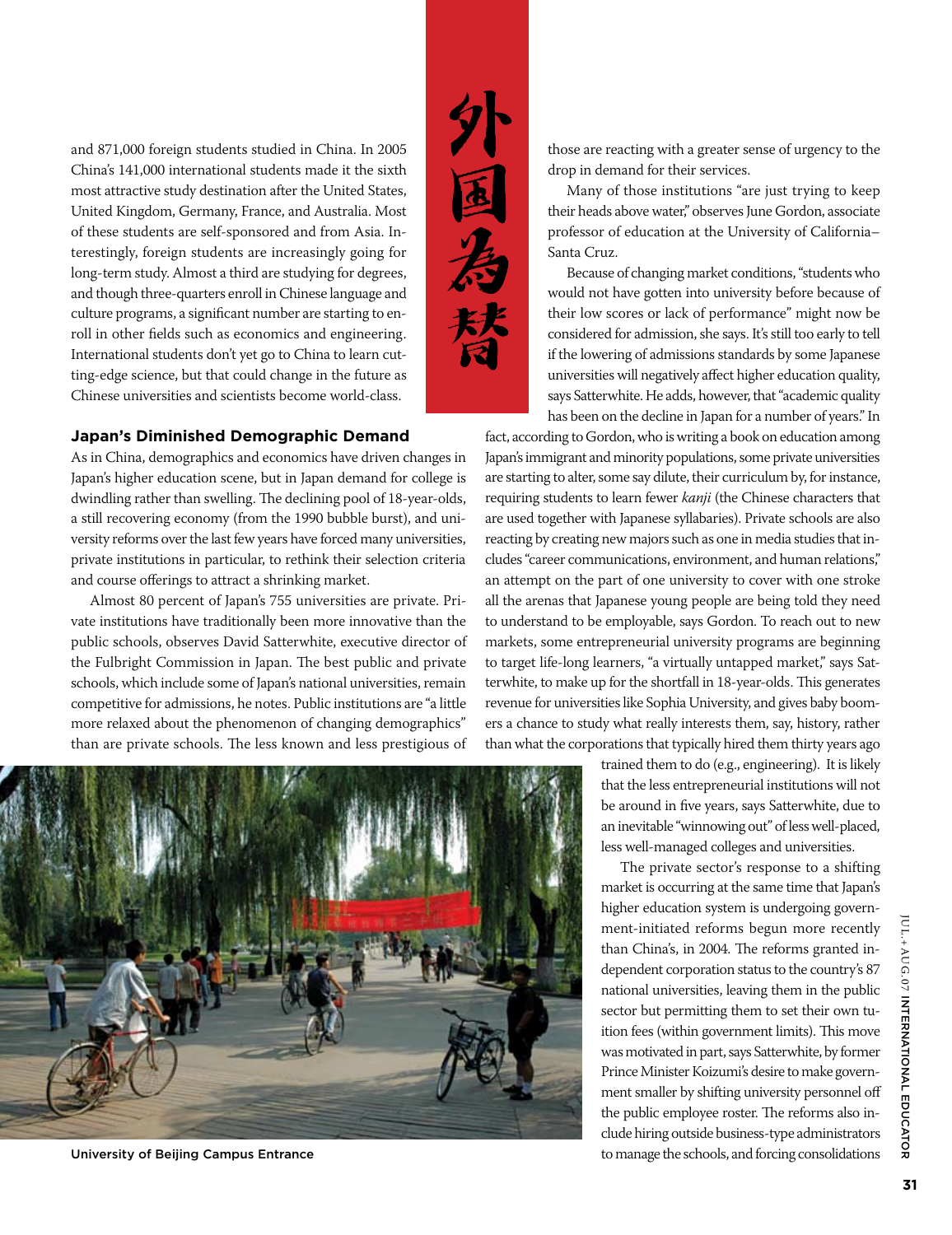between some national universities and nearby (sometimes less prestigious) schools. The mergers are aimed at increasing efficiency and accountability on the part of universities, which have operated opaquely for years. The national universities as a whole, says Satterwhite, not only those undergoing mergers, are having to create and justify their own budgets and are accountable back to the Ministry of Education "in a way the pre-incorporatization system did not require."

Japan's wider educational reforms include more international educational opportunities to capture the interest of a diminished college-age pool of students. According to Satterwhite, Ritsumeikan Asia Pacific University offers courses entirely in English that bring in foreign students to interact with local students; Akita International University and Waseda University both have all-English programs for Japanese students that require a study abroad year. In 2005 the government began to recognize foreign university branch campuses in Japan. Two

Shandong University, Jinan, China Luisa FERNANDA GONZALEZ/ SHUTTERSTOCK

American schools—Temple University Japan and Lakeland College Japan—enjoy such status, permitting Japanese students to transfer credits from those schools to Japanese universities. A Chinese university is negotiating to open a branch in Osaka, but overall numbers of foreign branches remain low.

June Gordon perceives a questioning within Japanese society about the utility of a university education at a time when going to college does not guarantee a job as it once did. Few young graduates are finding fulltime, well-paying positions with benefits. They are competing for jobs, she says, with a growing pool of 25- to 35-year-old women (separated, divorced, or unmarried) and unemployed middle-aged men who lost their jobs during Japan's downturn. Satterwhite's view of college graduates' job prospects is more sanguine. Since the "lost decade" of the 1990s, when most of Japan's top corporations ended the traditional practice of life-long employment, young people, he says, have learned to redefine their definition of a "successful career" by considering other kinds of work including jobs at non-big-name companies.

Confusion among parents about how to educate their children for jobs in today's world, starting with what kind of elementary school to send them to, is a byproduct of Japan's economic and social changes, says Gordon. "Parents want to be in sync with the international mantra but they're not quite sure what that means in the context of Japanese society." Unsure of the benefits of K–12 educational reforms aimed at making the domestic curriculum more creative and "international," parents with means are putting their kids in private schools where traditional curricula remain, she says. Both private-public and urban-rural divides have contributed over the last 10 years to a society of what Japanese are now calling "winners and losers" in terms of education and economic opportunity.

### **South Korea's Privatized System**

More than 50 percent of Korea's youth are enrolled in colleges and universities, an impressive figure on par with that in Japan and more than double China's 20 percent. But the higher education system faces three serious challenges, according to Sunwoong Kim of the University of Wisconsin–Milwaukee. First is low overall investments in the sector. Korea spends only \$6,000 per student per year, low relative to Japan's investment of \$12,000 or the U.S.'s \$20,000. Politically, it is difficult for universities to raise tuition, and increased government spending to levels that would satisfy everyone does not appear forthcoming, according to Kim.

Paralleling that low investment is the Korean public's concern with quality in both public and private universities. Korea's higher education system is the most privatized in the world, says Kim. Some 3/4 of students enrolled in four-year universities attend private institutions. But quality at many of these universities (the well-established, well-endowed institutions are the exceptions) is considered low, tuition rates high, and transparency in governance scarce because of laws that allow the families that founded these institutions dominant control over finances and personnel. Some of the problem is traced to 1995, when higher education reforms cut down on government regulation and new private institutions proliferated. "Korean parents perceive that the educational system in Korea is failing," observes a Fulbright Commission staff member in Seoul. Families spend enormous amounts of money supplementing their children's education through private "out of school" institutes that provide tutoring in regular school subjects as well as classes in foreign languages, arts, music, and sports.

The second challenge on Kim's list relates to demographics. He predicts that some universities, especially the privates and the lower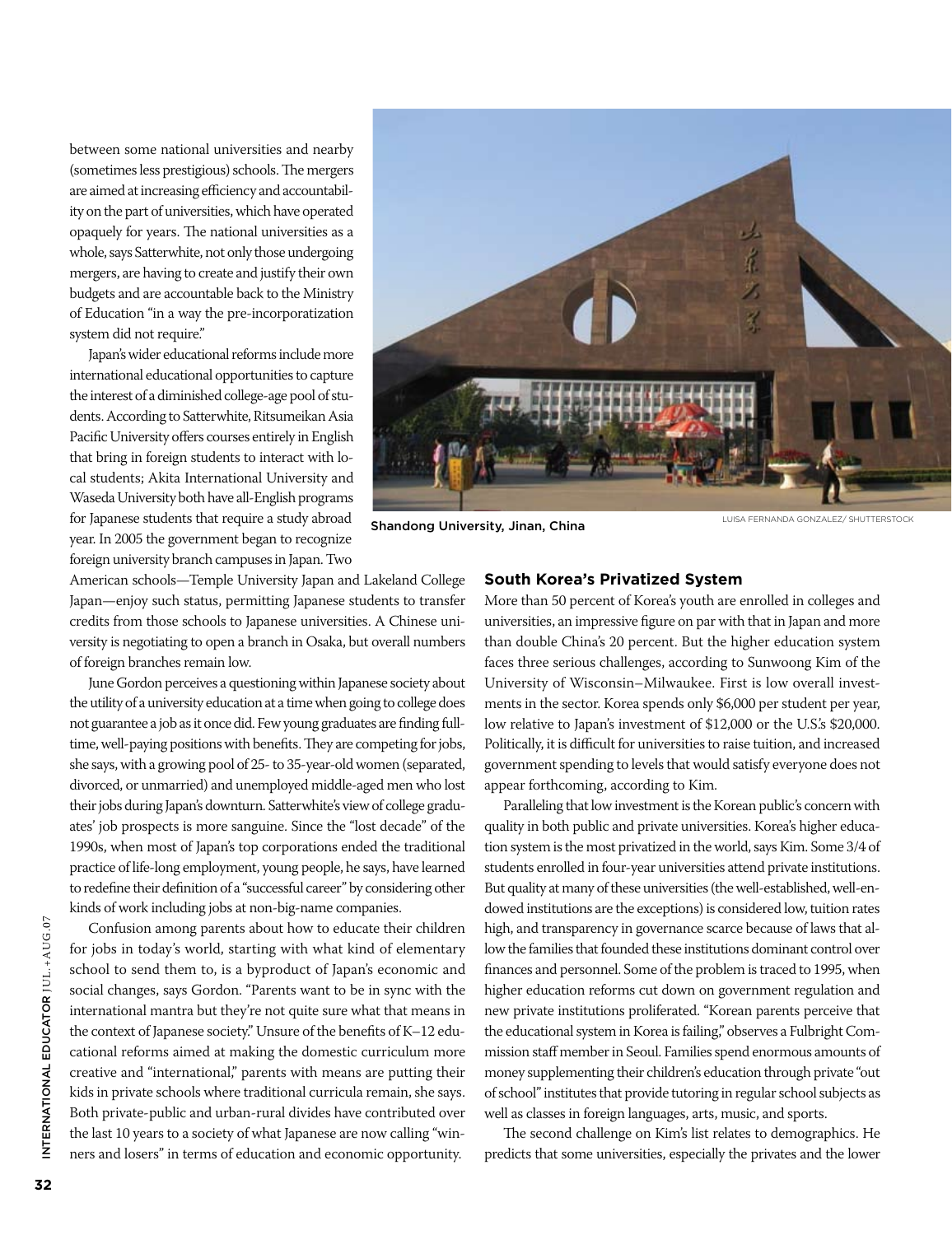ranking privates that are heavily tuition-dependent, will be forced to close or merge with others as supply outstrips demand for higher education. Korea's college-bound age cohort began shrinking about three or four years ago, he says, and will continue to do so for some time, putting universities in a somewhat similar bind as those in Japan, where fertility rates have been falling for some two decades. Like their counterparts in Japan, Korea's highest-ranking institutions won't be affected, says Kim, and in general the public institutions—with their lower tuition rates—will likely attract more students than the privates will. He also notes that Korea's problem attracting students to universities will be more serious than Japan's because Korea has smaller room to increase its college participation rate. The

third challenge, in his view, is universities' governance. In Korea's bid to make its tertiary institutions more globally competitive, legislators have proposed granting public universities more independence by having them create individual boards of trustees. This notion faces stiff resistance among faculty and administrators who want to protect their job security, says Kim. Attempts to make private university governance



As a result of a lack of confidence in domestic higher education, Koreans have long been sending their children to study abroad. The U.S. remains the most popular destination (China is second), though universities in Britain, Australia, Canada, China, Ireland, and Germany also successfully market their services in South Korea. Over the last 10 years Korean families have been putting their children on planes to study abroad at younger and younger ages. It is not unusual to find unaccompanied clusters of Korean high school students either boarding at private U.S. institutions or living with relatives.

Korean students constituted more than 10 percent of international students in the United States in 2005–2006,

making South Korea the third leading place of origin for foreign students after India (13.5 percent) and China (11 percent). That same year saw a 10.3 percent rise in Korean students studying in the United States. The surge is due to several factors, according to Fulbright Commission staff in Seoul—Koreans' dissatisfaction with the quality of domestic higher education, their longstanding positive bias toward a U.S education, a large Korean-American population (many with U.S. degrees) who exert a powerful influence over where family

Academy for Educational Development 1825 Connecticut Ave. NW Washington, DC 20009

more transparent have been going on for years.

## Education Abroad Initiative

Visit http://cap.aed.org/ for more information about the initiative's programs.

## The AED Development Fellows Program *Nurturing the Next Generation of Development Leaders*

An internship-styled program for mature, independent undergraduate and graduate students interested in experiencing first hand an international development project in Africa, the Middle East, Latin America, Central and South Asia, or Southeastern Europe. Program durations from two months to one year. Ideal for students interested in gaining practical professional experience, fulfilling a service learning requirement, and directly working on resolving critical social problems. AED welcomes inquiries about affiliations.

For more information, write to devfellows@aed.org

## *Order Today:*

## Handbook for Hosting: The AED Guide to Welcoming U.S. Students to Your Campus

An administrators' guide designed to assist university staff and faculty with their efforts to establish and/or enhance their institution's capacity to host U.S. visiting students. The Handbook has been written with special attention to education abroad hosting issues as they relate to universities in countries where U.S. education abroad participation is low or non-existent.

For ordering information, write to AEDStudyAbroad@aed.org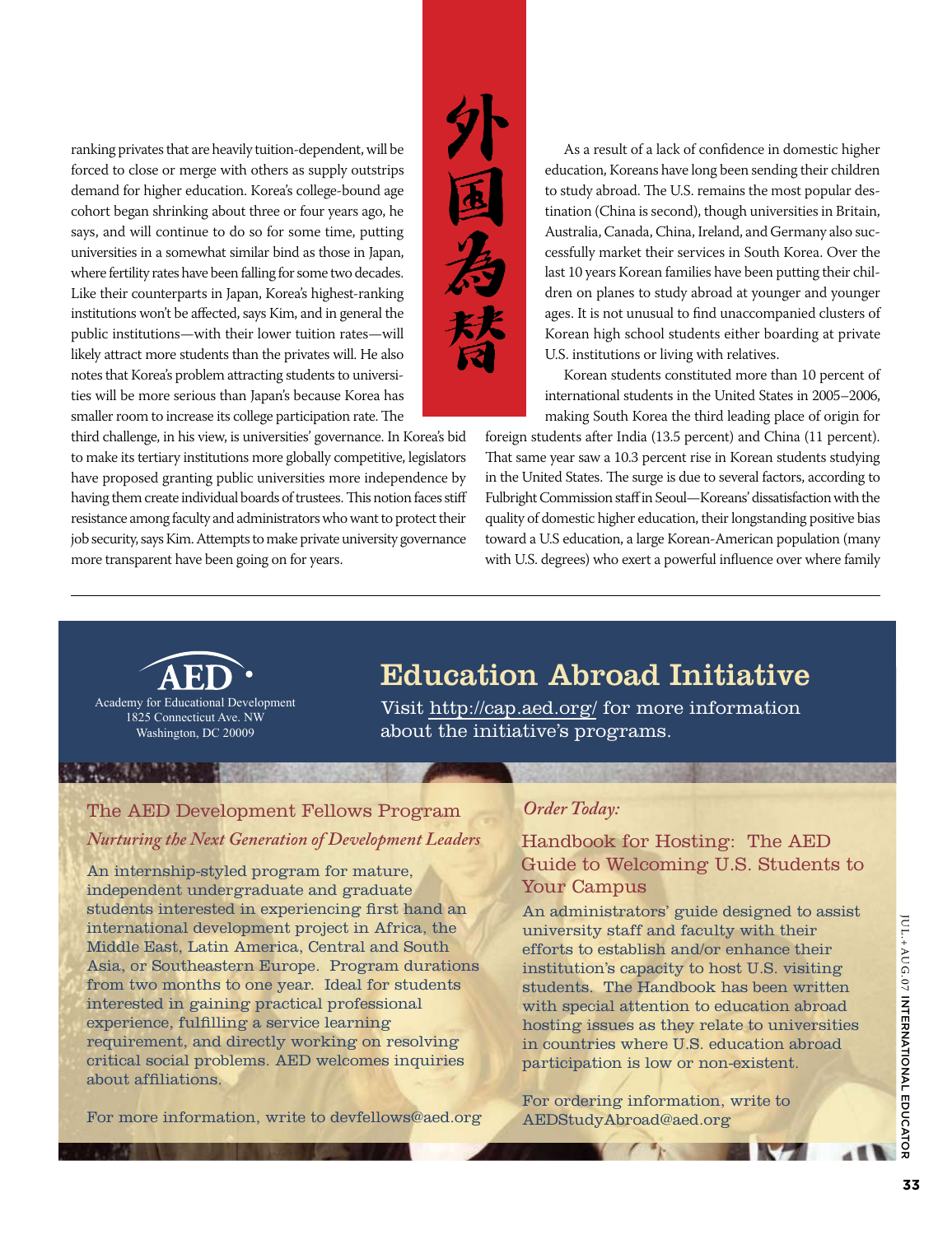members attend school, and the spillover from Korean graduates of U.S. secondary schools who have been staying on to attend college.

According to James F. Larson, deputy director of the Fulbright Commission in Korea, the imbalance between numbers of Korean students studying abroad and Western students in Korea is one of Korea's greatest education challenges. Most of Korea's 22,600 foreign students as of 2006 came from China and Japan. Only 5 percent came from the U.S. (in 2004).

Focusing on a more ready market, in March 2007 Korea's Ministry of Education

announced plans to make it easier for students in the Philippines, Mongolia, Kazakhstan, Uzbekistan, and some regions of China to attend Korean universities by recognizing those nations' secondary school curricula. This move is part of efforts to internationalize Korea's education system, as is government's encouraging students to study abroad by abolishing regulations that had hindered overseas credit transfers to home institutions.

#### **Vietnam's Ambitious Agenda**

Vietnam is struggling to forge its own identity after years of foreign rule (China, France, Japan) and influence (the Peoples Republic of China, the former Soviet Union, the United States). The country presents a contradiction and is a moving target as it undergoes dramatic change. Its economy is booming due to market economic reforms begun in the mid-1980s, but its higher education system lags behind the times. For the two decades (1954–1975) that the nation was divided into North and South, two separate higher education systems reflected distinct influences—the Soviet Union in the north, and earlier French colonial rule (followed by U.S. influence) in the south. The nation's 90 percent literacy rate reflects the Confucian value it places on education and its nearly universal primary education. But its universities face challenges similar to those plaguing institutions in China, its larger Communist neighbor to the north, two to three decades ago. Higher education supply is woefully inadequate. Only 10 to 20 percent of Vietnamese youth attend university. Those who do so encounter outdated curricula and mindsets, few textbooks, Spartan facilities, aging professor-level instructors (80 percent are older than 60), and outmoded teaching methods that an American Fulbrighter teaching in Vietnam in 2006 describes as "lecture-memorize-test." Nine out of 10 professors do not use the Internet. Teaching quality even on Vietnam's better campuses is generally low, research is slight, and graduates are not equipped with the skills and knowledge that employers seek.

Finding a way to incrementally raise faculty and staff salaries to attract and retain quality teachers is one of Vietnam's supreme challenges and urgent priorities, says Mark Ashwill, director of IIE-



Vietnam. Teachers are forced to moonlight, which often erodes their teaching. Meager academic salaries deter foreign-trained students from returning home to help upgrade Vietnam's universities. Low pay also creates internal brain drain, whereby U.S. educated Vietnamese who do come back to teach move to the private or NGO sectors to get a better return on their study abroad investment. Underemployment of returnees can also alienate overseas-trained talent. Ashwill points to the case of a Vietnamese student with an economics master's degree from the United States who returned to his

university teaching post only to be asked to teach English. Despite this problem, Vietnam's burgeoning economy, and its recent accession to the World Trade Organization (WTO), make Vietnam a "land of opportunity" for qualified young people, says Ashwill. The country's projected growth makes it likely that foreign-trained students who remain abroad eventually will find more incentives to return, as have many of China's students.

To overhaul its university system, in 2005 the Vietnamese government set higher education reform plans that some observers say are overambitious. The aim, through a whopping 32 objectives that are not prioritized but are expected to be met by 2020, is to expand the system by three or four times its current size and to make it better managed, more equitable, more financially self-sufficient, and more in line with international standards. Vietnam's new Minister of Education and Training, Nguyen Thien Nhan, a 1993 Fulbrighter at the University of Oregon, is a man of great vision and energy, says Ashwill. But, says Ashwill, "it is much easier to reform an economy, which Vietnam has done with stunning success, than it is to reform an educational system." Lining up the necessary political, economic, and academic support for these education changes is a daunting challenge for a ministry not easily open to new ways. As of March 2007 the government had still not come up with concrete reform projects. According to Lam Quang Thiep, professor emeritus of Vietnam National University, the question of expansion really hinges on this: Can added institutions be of decent quality without the presence of common standards and in light of low teacher caliber and outdated management practices that "cannot be changed very fast?"

Included in the reform plan is the goal to expand private higher education institution enrollment. Higher education experts such as Pham Thi Ly, director of the Center for International Education, Culture Exchange, and Research at the Ho Chi Minh City University of Pedagogy, argue that government needs to exercise quality assurance controls over the private university sector. Vietnamese students who crave a college education but score too low on the national college entrance exam to be admitted to solid public institutions can easily fall prey to for-profit universities that make a buck by